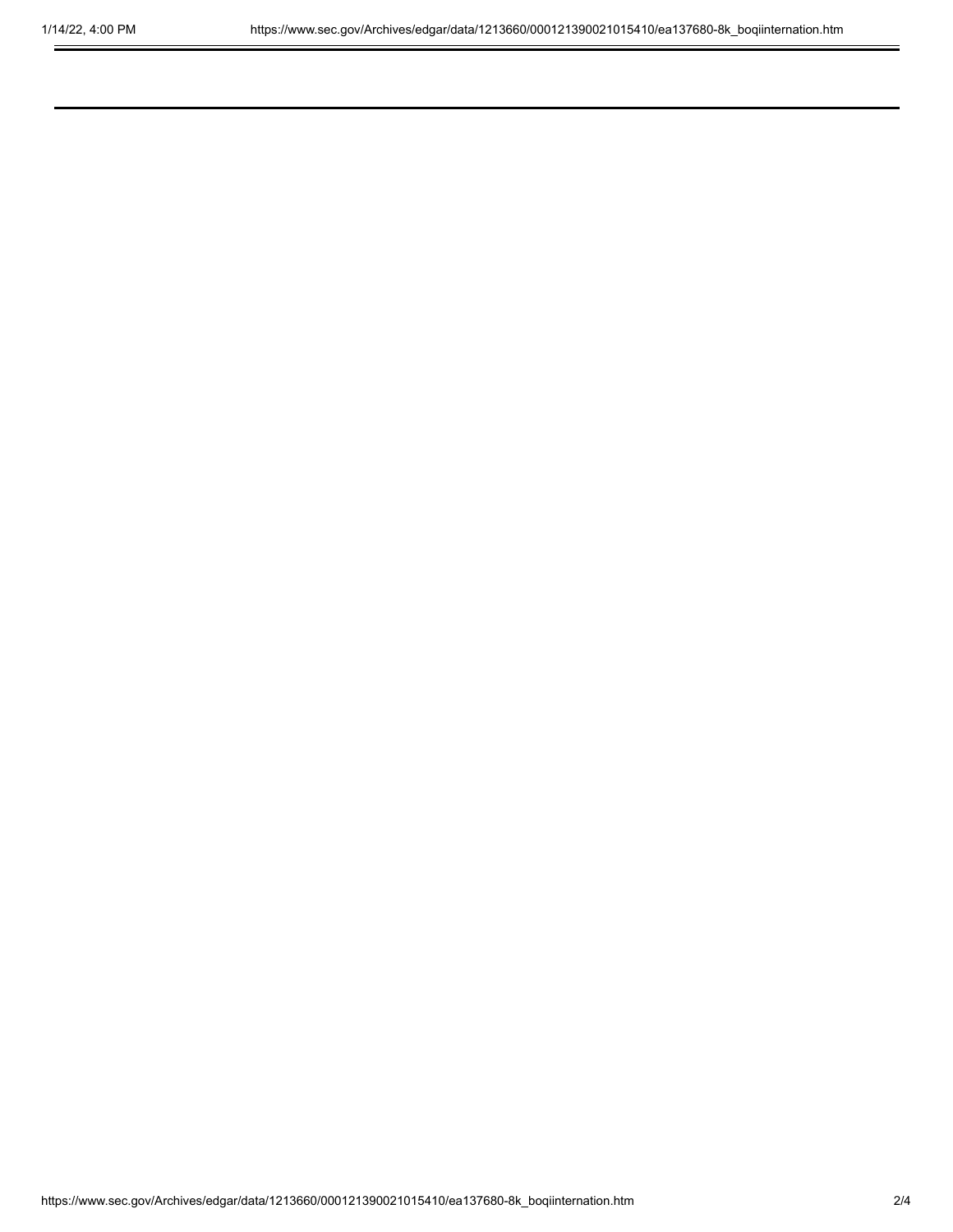### **Section 2 – Financial Information**

#### **Item 1.02 Termination of a Material Agreement.**

On March 15, 2021, the Registrant terminated the Stock Purchase Agreement (the "Agreement") dated as of December 14, 2020, among the Registrant, Chongqing Cogmer Biology Technology Co., Ltd., a distributor of medical devices in the People's Republic of China and three individual sellers, pursuant to the parties' mutual agreement. The Registrant did not incur any penalties as a result of the termination of the Agreement.

| ۹ |
|---|
|   |
|   |